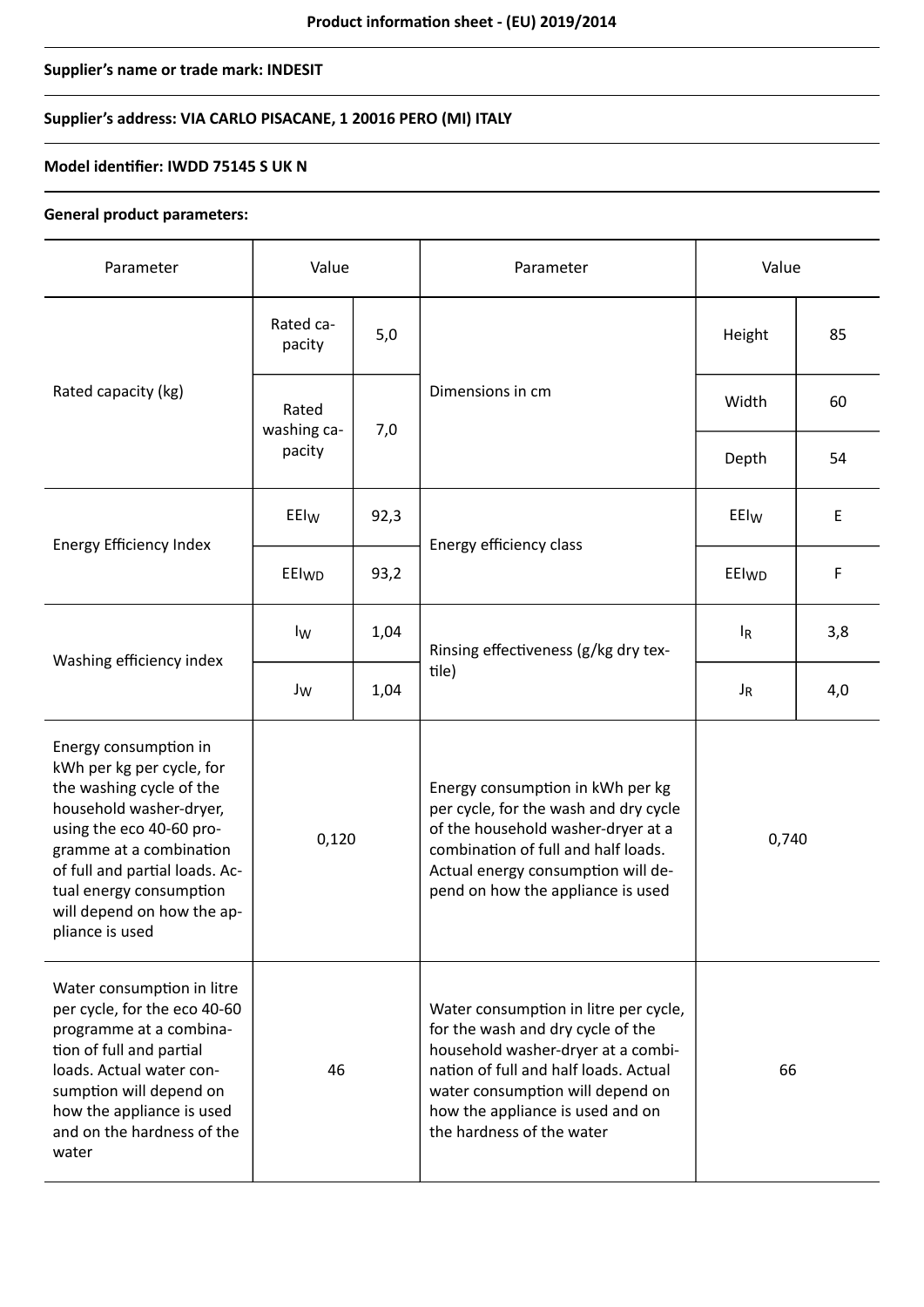| Parameter                                                                                                                                                    | Value                        |      | Parameter                                                                                                                        | Value                          |      |
|--------------------------------------------------------------------------------------------------------------------------------------------------------------|------------------------------|------|----------------------------------------------------------------------------------------------------------------------------------|--------------------------------|------|
| Maximum temperature in-<br>side the treated textile (°C)                                                                                                     | Rated<br>washing<br>capacity | 38   | Remaining moisture content (%)                                                                                                   | Rated<br>washing ca-<br>pacity | 53   |
|                                                                                                                                                              | Half                         | 36   |                                                                                                                                  | Half                           | 53   |
|                                                                                                                                                              | Quarter                      | 35   |                                                                                                                                  | Quarter                        | 53   |
| Spin speed (rpm)                                                                                                                                             | Rated<br>washing<br>capacity | 1351 | Spin-drying efficiency class                                                                                                     | $\sf B$                        |      |
|                                                                                                                                                              | Half                         | 1351 |                                                                                                                                  |                                |      |
|                                                                                                                                                              | Quarter                      | 1351 |                                                                                                                                  |                                |      |
| Eco 40-60 programme du-<br>ration (h:min)                                                                                                                    | Rated<br>washing<br>capacity | 3:28 | Wash and dry cycle duration (h:min)                                                                                              | Rated ca-<br>pacity            | 9:50 |
|                                                                                                                                                              | Half                         | 2:42 |                                                                                                                                  | Half                           | 5:40 |
|                                                                                                                                                              | Quarter                      | 2:10 |                                                                                                                                  |                                |      |
| Airborne acoustical noise<br>emissions during the spin-<br>ning phase for the eco<br>40-60 washing cycle at rat-<br>ed washing capacity (dB(A)<br>re $1$ pW) | 76                           |      | Airborne acoustical noise emission<br>class for the spinning phase for the<br>eco 40-60 programme at rated wash-<br>ing capacity | $\sf B$                        |      |
| <b>Type</b>                                                                                                                                                  | Free-standing                |      |                                                                                                                                  |                                |      |
| Off-mode (W)                                                                                                                                                 | 0,50                         |      | Standby mode (W)                                                                                                                 | 0,50                           |      |
| Delay start (W) (if applica-<br>ble)                                                                                                                         | 4,00                         |      | Networked standby (W) (if applica-<br>ble)                                                                                       |                                |      |

# **Minimum duration of the guarantee offered by the supplier: 24 months**

| This product has been designed to release silver ions<br>during the washing cycle | <b>No</b> |
|-----------------------------------------------------------------------------------|-----------|
|-----------------------------------------------------------------------------------|-----------|